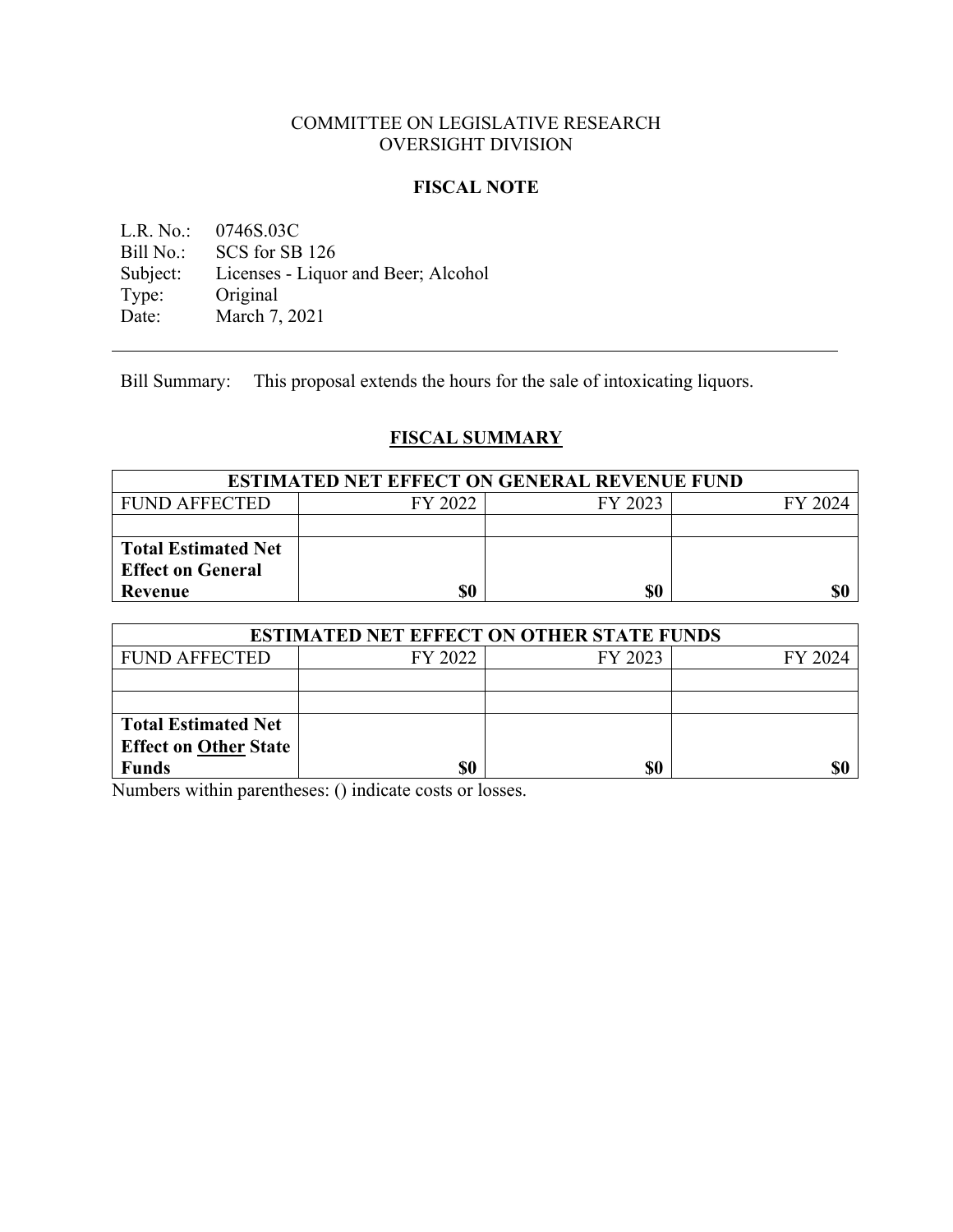L.R. No. 0746S.03C Bill No. SCS for SB 126 Page **2** of **4** March 7, 2021

| <b>ESTIMATED NET EFFECT ON FEDERAL FUNDS</b> |         |         |         |  |
|----------------------------------------------|---------|---------|---------|--|
| <b>FUND AFFECTED</b>                         | FY 2022 | FY 2023 | FY 2024 |  |
|                                              |         |         |         |  |
|                                              |         |         |         |  |
| <b>Total Estimated Net</b>                   |         |         |         |  |
| <b>Effect on All Federal</b>                 |         |         |         |  |
| <b>Funds</b>                                 | \$0     | \$0     |         |  |

| <b>ESTIMATED NET EFFECT ON FULL TIME EQUIVALENT (FTE)</b> |         |         |         |  |
|-----------------------------------------------------------|---------|---------|---------|--|
| <b>FUND AFFECTED</b>                                      | FY 2022 | FY 2023 | FY 2024 |  |
|                                                           |         |         |         |  |
|                                                           |         |         |         |  |
| <b>Total Estimated Net</b>                                |         |         |         |  |
| <b>Effect on FTE</b>                                      |         |         |         |  |

 $\Box$  Estimated Net Effect (expenditures or reduced revenues) expected to exceed \$250,000 in any of the three fiscal years after implementation of the act or at full implementation of the act.

 $\Box$  Estimated Net Effect (savings or increased revenues) expected to exceed \$250,000 in any of the three fiscal years after implementation of the act or at full implementation of the act.

| <b>ESTIMATED NET EFFECT ON LOCAL FUNDS</b> |         |         |         |
|--------------------------------------------|---------|---------|---------|
| <b>FUND AFFECTED</b>                       | FY 2022 | FY 2023 | FY 2024 |
|                                            |         |         |         |
| <b>Local Government</b>                    | \$0     | \$0     |         |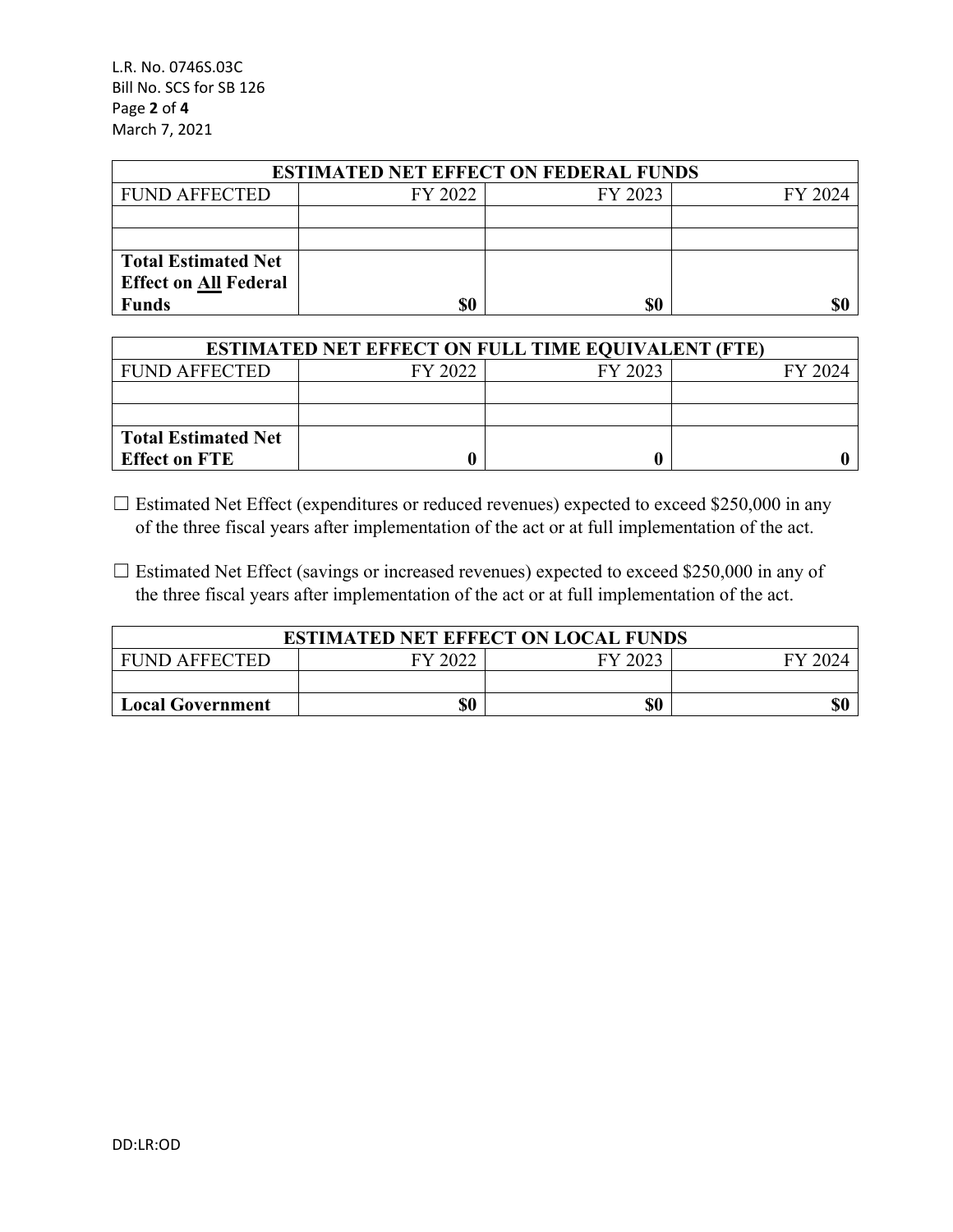L.R. No. 0746S.03C Bill No. SCS for SB 126 Page **3** of **4** March 7, 2021

# **FISCAL ANALYSIS**

#### ASSUMPTION

§§311.089, 311.096, 311.174, 311.176, 311.178, 311.179, 311.200, 311.293, 311.480, 311.482, and 311.710 - Extends the hours of the sale of intoxicating liquors

Officials from **Department of Public Safety - Division of Alcohol and Tobacco Control**, the **Department of Revenue**, the **City of Bland**, the **City of Corder**, the **City of Kansas City**, the **City of Liberty**, the **City of O'Fallon**, and the **City of Springfield** each assume the proposal will have no fiscal impact on their respective organizations.

In response to a previous version, officials from the **City of Ballwin** and the **St. Louis Budget Division** assumed the proposal will have no fiscal impact on their organization.

In response to a previous version, officials from the **City of Hale** responded to the legislation but did not provide a fiscal impact.

**Oversight** does not have any information to the contrary. Therefore, Oversight will reflect a zero impact in the fiscal note for these agencies.

**Oversight** only reflects the responses that we have received from state agencies and political subdivisions; however, other cities and counties were requested to respond to this proposed legislation but did not. A general listing of political subdivisions included in our database is available upon request.

| <b>FISCAL IMPACT</b>    | FY 2022  | FY 2023 | FY 2024 |
|-------------------------|----------|---------|---------|
| <b>State Government</b> | $10$ Mo. |         |         |
|                         | \$0      | \$0     | \$0     |

| <b>FISCAL IMPACT -</b>  | FY 2022  | FY 2023    | FV 2024 |
|-------------------------|----------|------------|---------|
| <b>Local Government</b> | $10$ Mo. |            |         |
|                         |          |            |         |
|                         | \$0      | <u>\$0</u> | \$0     |

#### FISCAL IMPACT – Small Business

Certain small businesses that sell intoxicating liquor could be impacted by this proposal.